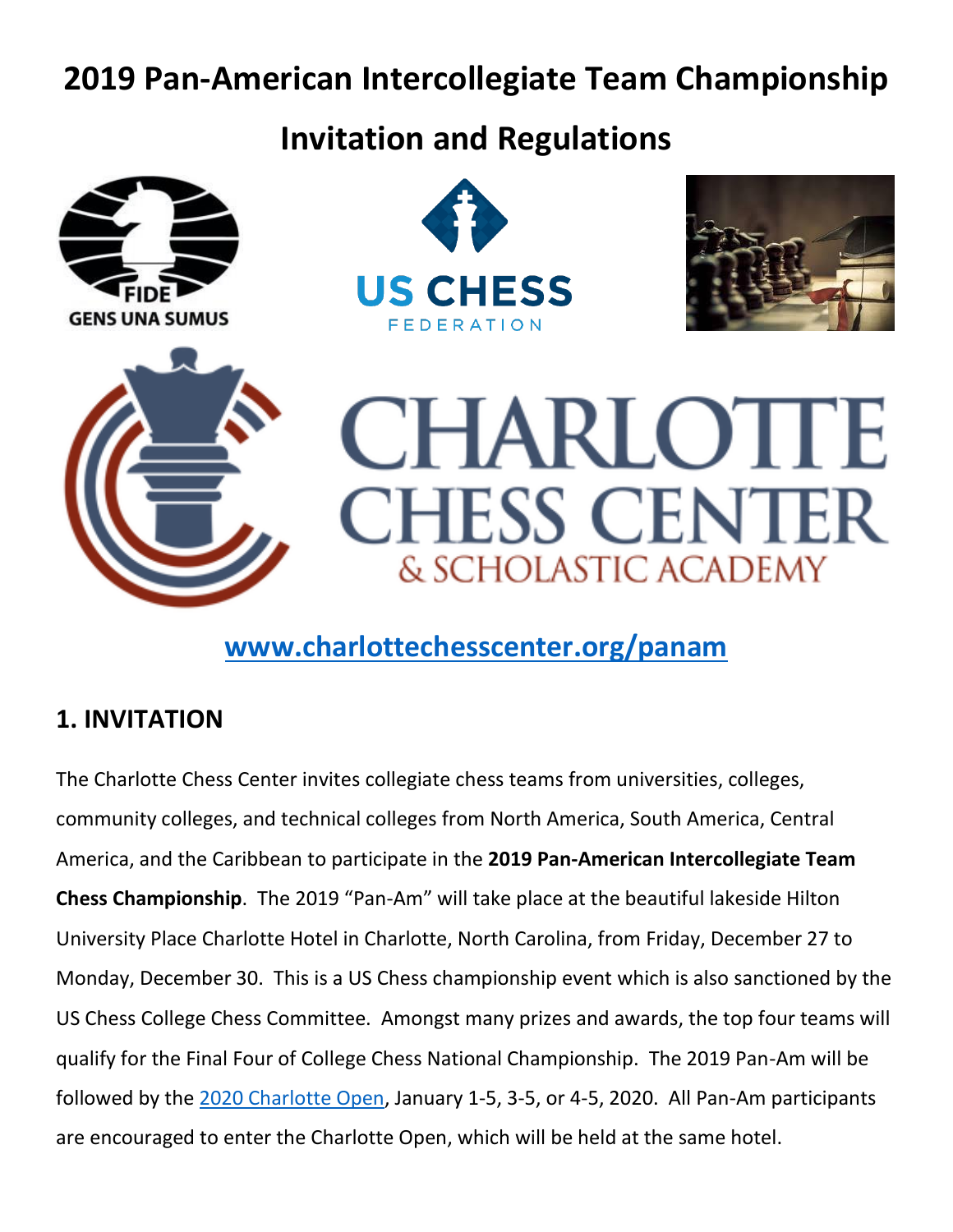#### **2. ELIGIBILITY**

2a. This is an open event for all teams who meet the eligibility requirements. There is no maximum number of teams from one college or university. All players must also have a US [Chess membership.](https://secure2.uschess.org/webstore/member.php) Players without a FIDE ID Number will be provided one for free. Teams shall consist of four players with two optional alternates.

### 2b. **\*\*\* IMPORTANT \*\*\* Every player must submit the [Student Eligibility Form](http://collegechess.org/Files/Pan%20Am%20Eligibility%20Form.pdf) and email it to: PanAmEligibility@gmail.com no later than 12/23. Please bring the original copy to the event.**

#### 2c. College Chess Pan-Am Rules – from *[College Chess Committee's Pan](http://collegechess.org/Files/2017-Pan-Am-Rules-Rev-1018-Approved.pdf)-Am Rules*

**Rule 1:** International Masters and Grandmasters are eligible to participate if they satisfy #1 or all three conditions listed in #2. There are no age restrictions on players not having the GM or IM titles. GMs and IMs are eligible to play in a maximum of six Pan-Ams.

1. Are less than 26 years old as undergraduate students, or under 30 years old as graduate students, as of September 1 of the academic year in which the tournament takes place.

2. Satisfy all of the following three conditions:

a) Are full-time, degree-seeking students (e.g., at least 12 semester credit hours for undergraduate students and 9 semester credit hours for graduate students)

b) Have a grade-point average of at least B (e.g., at least 3.0 on a 4-point scale)

c) Have satisfied conditions 1 and 2 for at least one full semester at their team's college or university prior to the event. (Thus, note that this is an exception to Rule 4, below.)

**Rule 2**: College and University players shall be enrolled at least half-time (e.g. 6 semester credit

hours) during the semester of eligibility. For the Pan Am, players must be enrolled in the fall semester preceding the event. A player must not be enrolled in high school.

**Rule 3:** College and university players shall be eligible to play for a total of six years, where a year is defined as being either a traditional academic year of a fall and spring term or a fall term or a spring term, e.g., a player enrolled in spring of 1998, spring of 1999 and fall of 1999 is considered enrolled for three years under this rule.

**Rule 4:** College and university players shall be enrolled in a degree-seeking program with a cumulative grade point average of at least a C. If a student is new to the institution and has no GPA, then this requirement is waived.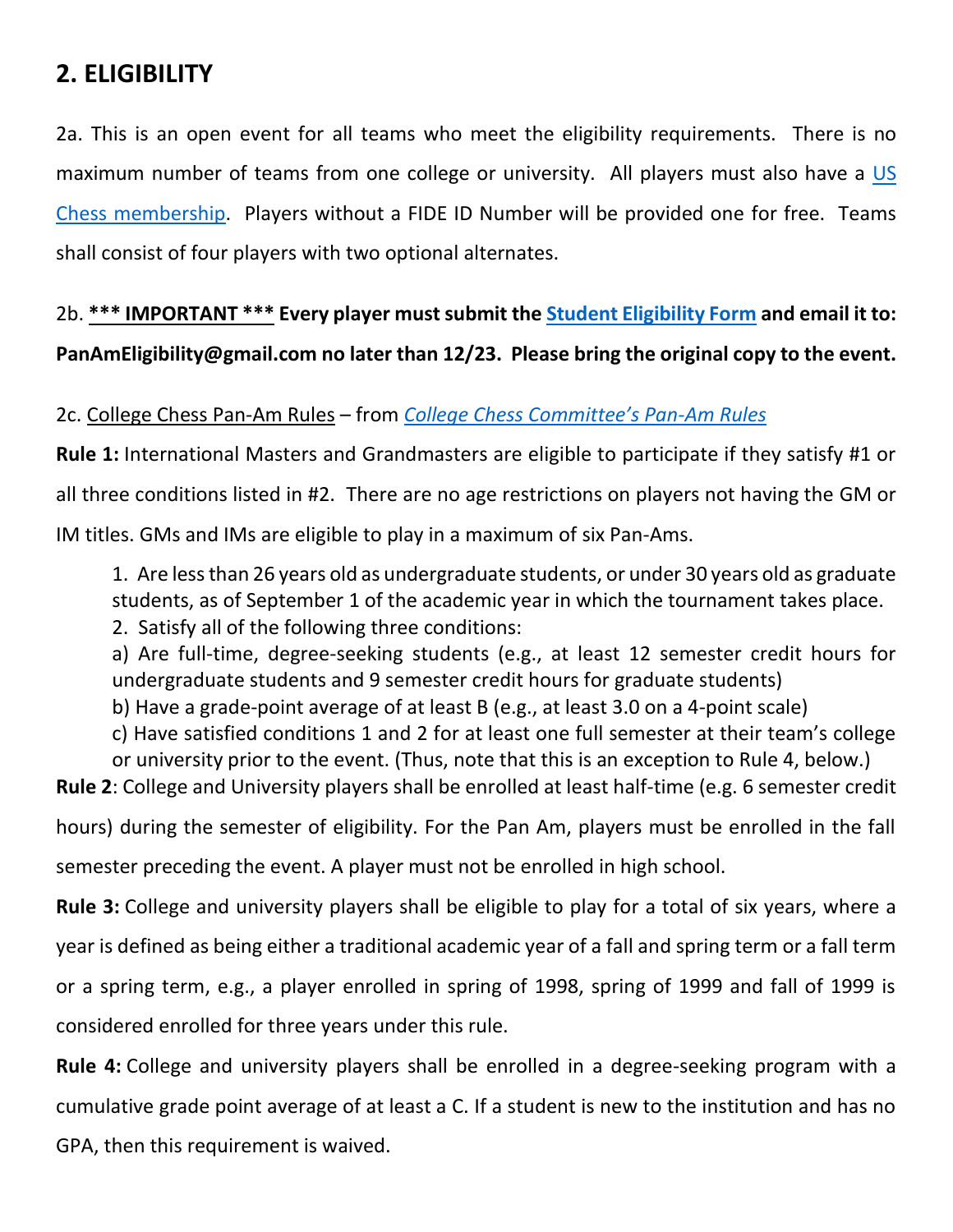**Rule 5:** College and university players for a Pan-American team must all be resident at the same geographical location, which can include multiple campuses and instructional facilities used by the same college or university the players represent. All players must live either in on-campus housing or in housing within reasonable commuting distance of each other and the college or university they are representing.

**Rule 6**: Colleges and universities offering chess-related scholarships shall maintain records about the individuals awarded such scholarships, their time of attendance, the degrees received if any, and the grade point average attained.

**Rule 7:** Faculty and staff are not eligible to compete. In this context, "staff" is not intended to include student workers or teaching assistants.

#### **3. ENTRY FEE AND REGISTRATION**

3a. \$225 per team if paid by December 1, 2019

3b. Online entry: [www.charlottechesscenter.org/panam](http://www.charlottechesscenter.org/panam)

3c. Mailed check entry: Charlotte Chess Center, 10700 Kettering Dr, Suite E, Charlotte, NC 28226 Please also send an email to grant@charlottechesscenter.org if you are mailing a check! 3d. Entry Fee for each team shall be paid together – do not pay as separate teammates 3e. The entry fee will increase to \$275 after December 1, including on-site entry 3f. No refunds for withdrawn teams once registration closes, December 27, 2:00pm 3g. Teams are not considered registered and will not be paired until the entry fee is paid 3h. Teams who have paid the entry fee and have completed the student eligibility form are registered for the event and do not need to check in on-site.

3i. No team member will be allowed to play without completing the individual Student Eligibility [Form](http://collegechess.org/Files/Pan%20Am%20Eligibility%20Form.pdf) and submitting it to **PanAmEligibility@gmail.com** (see item 2b).

#### **4. TRANSPORTATION**

Transportation is not provided by the organizers or the hotel. The Charlotte-Douglas International Airport (CLT) is 15 miles from the tournament venue. Taxis and rideshare services are readily available from the airport. The Hilton hotel has free parking.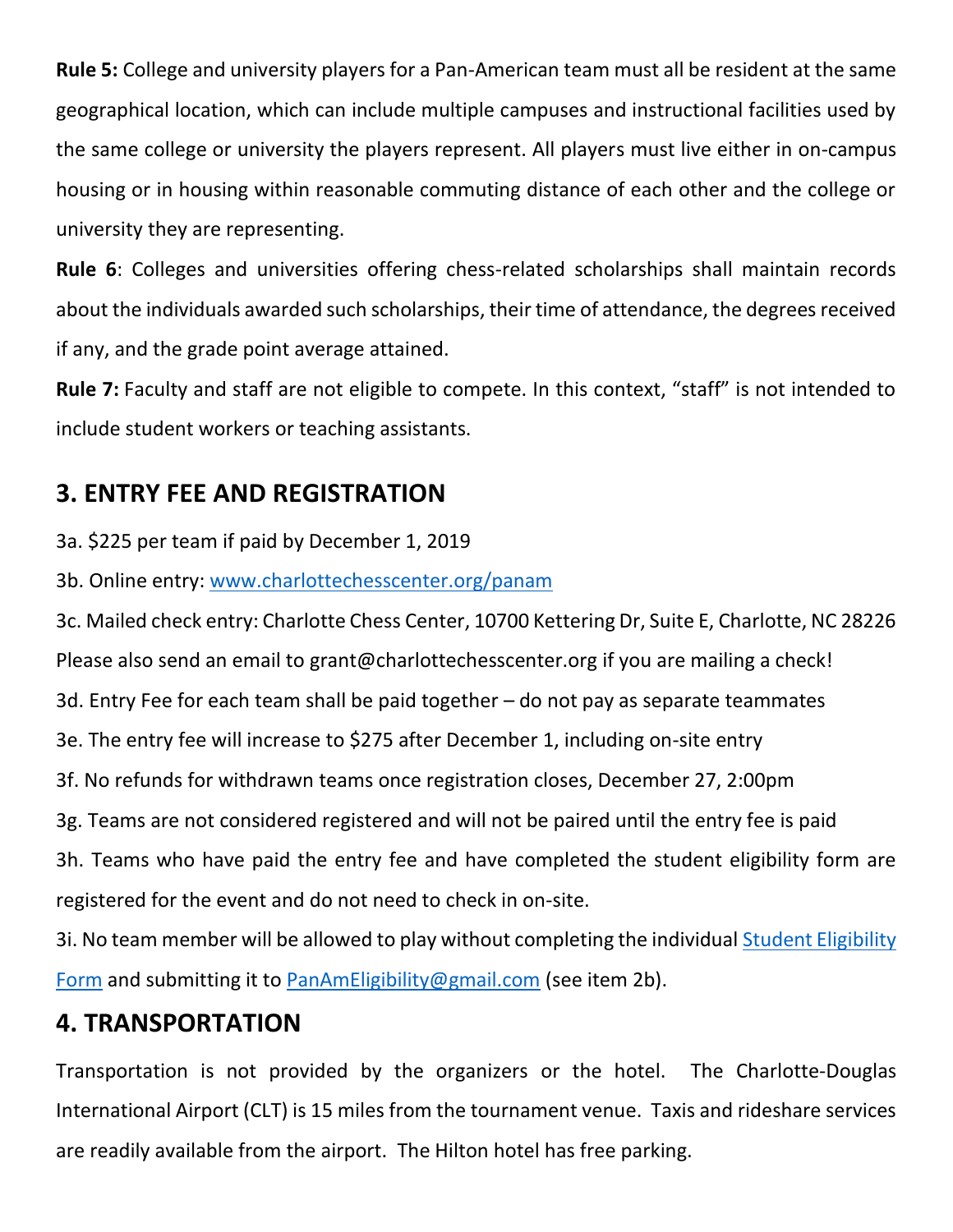### **5. ACCOMMODATION**

[Hilton University Place Charlotte Hotel](https://www.hilton.com/en/hi/groups/personalized/C/CLTHUHF-CHESS0-20200101/index.jhtml?WT.mc_id=POG)

- 8629 JM Keynes Dr, Charlotte, NC
- Official hotel rate \$101/night, one king bed or two double beds
- Please use [online booking link](https://www.hilton.com/en/hi/groups/personalized/C/CLTHUHF-CHESS0-20200101/index.jhtml?WT.mc_id=POG) see [www.charlottechesscenter.org/panam](http://www.charlottechesscenter.org/panam)
- Free parking, free wifi
- Many food options within walking distance from hotel, including 24-hour options

### **6. SCHEDULE**

| Friday, Dec 27                 | $10:00am - 2:00pm$      | <b>On-site Registration</b>            |
|--------------------------------|-------------------------|----------------------------------------|
|                                | $4:30 - 5:00 \text{pm}$ | <b>Coaches Meeting</b>                 |
|                                | $5:00 - 5:30$ pm        | <b>Opening Ceremony</b>                |
|                                | $5:30 - 6:30$ pm        | <b>Organizer's Reception</b>           |
|                                | 6:30pm                  | <b>ROUND1</b>                          |
| Saturday, Dec 28               | 11:00am (not $12$ )     | <b>ROUND 2</b>                         |
|                                | 6:00pm                  | <b>ROUND 3</b>                         |
| Sunday, Dec 29                 | 11:00am (not 12)        | <b>ROUND4</b>                          |
|                                | 4:00 <sub>pm</sub>      | <b>College Chess Committee Meeting</b> |
|                                | 6:00pm                  | <b>ROUND 5</b>                         |
| Monday, Dec 30                 | 10:00am                 | <b>ROUND 6</b>                         |
|                                | 3:30pm                  | <b>Awards Ceremony</b>                 |
| January 1-5, 3-5, or 4-5, 2020 |                         | <b>2020 Charlotte Open</b>             |

#### **7. TEAM REGULATIONS**

7a. The Pan-Am Intercollegiate Team event is a team-on-team competition. Pairings are done by considering each team an individual entity.

7b. A team is made up of four players plus up to two optional alternates.

7c. When alternates play, they must do so starting on the lowest boards. Any regular team

member may sit out when an alternate plays; other team members move up accordingly.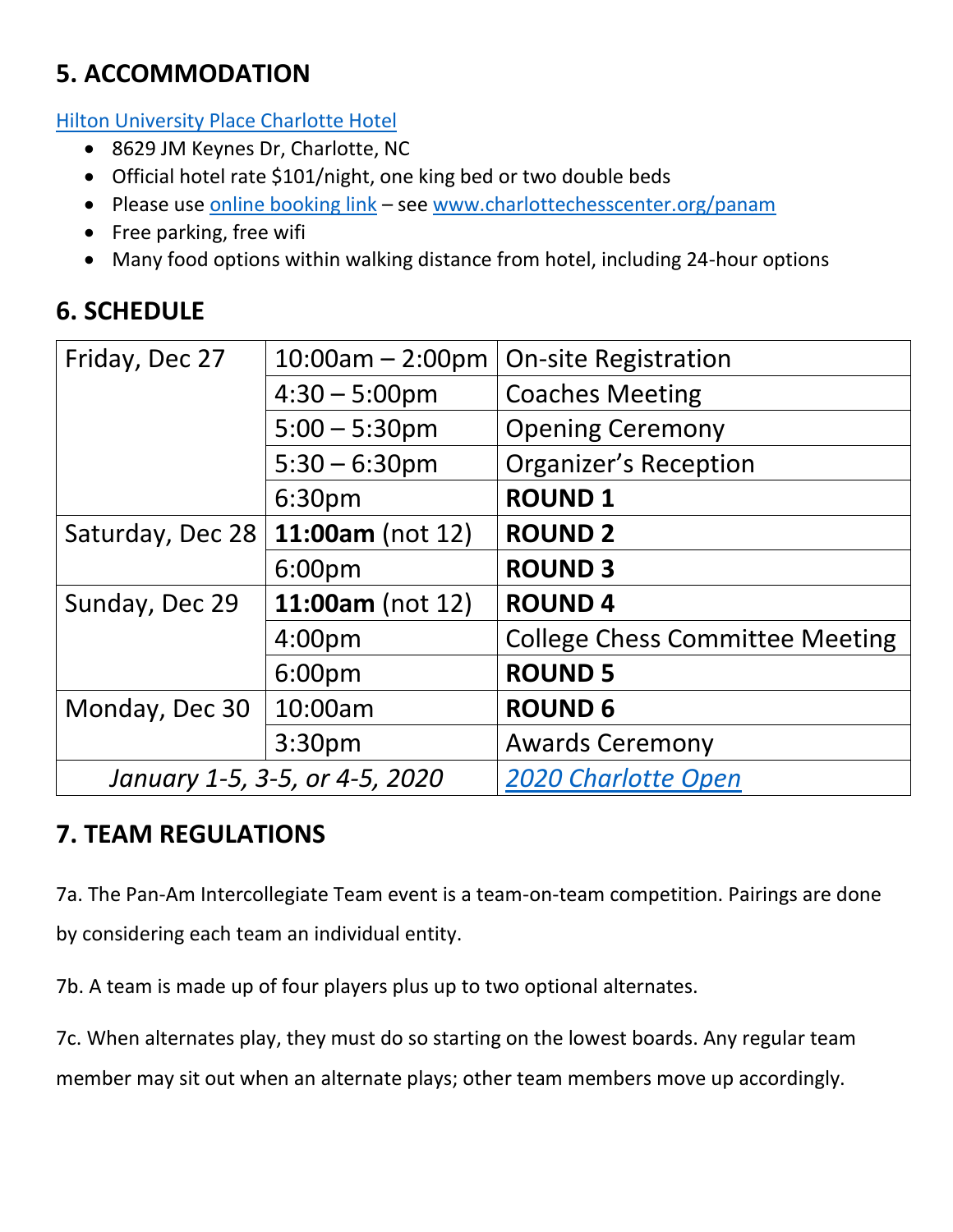7d. Teammates must play in descending rating order, except that 50-point transpositions are allowed. Board order must remain the same throughout the event. Each team must submit a roster before the close of registration indicating the fixed lineup.

7e. Teams are ranked in order of the average of four highest individual ratings – this includes the alternates. The team average rating is used for wall chart ranking and class-prize eligibility.

7f. Unrated players must be placed below rated players.

7g. A team must have a minimum of three players to compete for prizes. In the event that only two players arrive from a school before round 1, they will be allowed to compete provided their teammates are expected to arrive. If these teammates do not arrive, then the two who did arrive are ineligible for all prizes.

7h. There may be no mixed teams. For example, if two schools arrive with only two players, the four may not form a team.

7i. A school may send an unlimited number of teams. There is no rule regarding the composition of multiple teams (e.g. they may be balanced or in order from highest to lowest rated), only that individual 11 members of each team must be in strict descending rating order. Multiple teams will be designated as "A," "B," "C," etc., with "A" designating the team with the highest average rating.

7j. All teams must designate a coach or captain (he/she need not be a competitor, just affiliated with the team's school). The role of the coach/captain is:

- To turn in his team line-up to the TD at least one hour before the round begins.
- To see that his/her team arrives on time for each match.
- To see that his/her team plays in correct board order.
- To advise his/her players whether or not to accept or offer a draw.
- To report the result of the match to the TD.
- To check the wall charts for accuracy.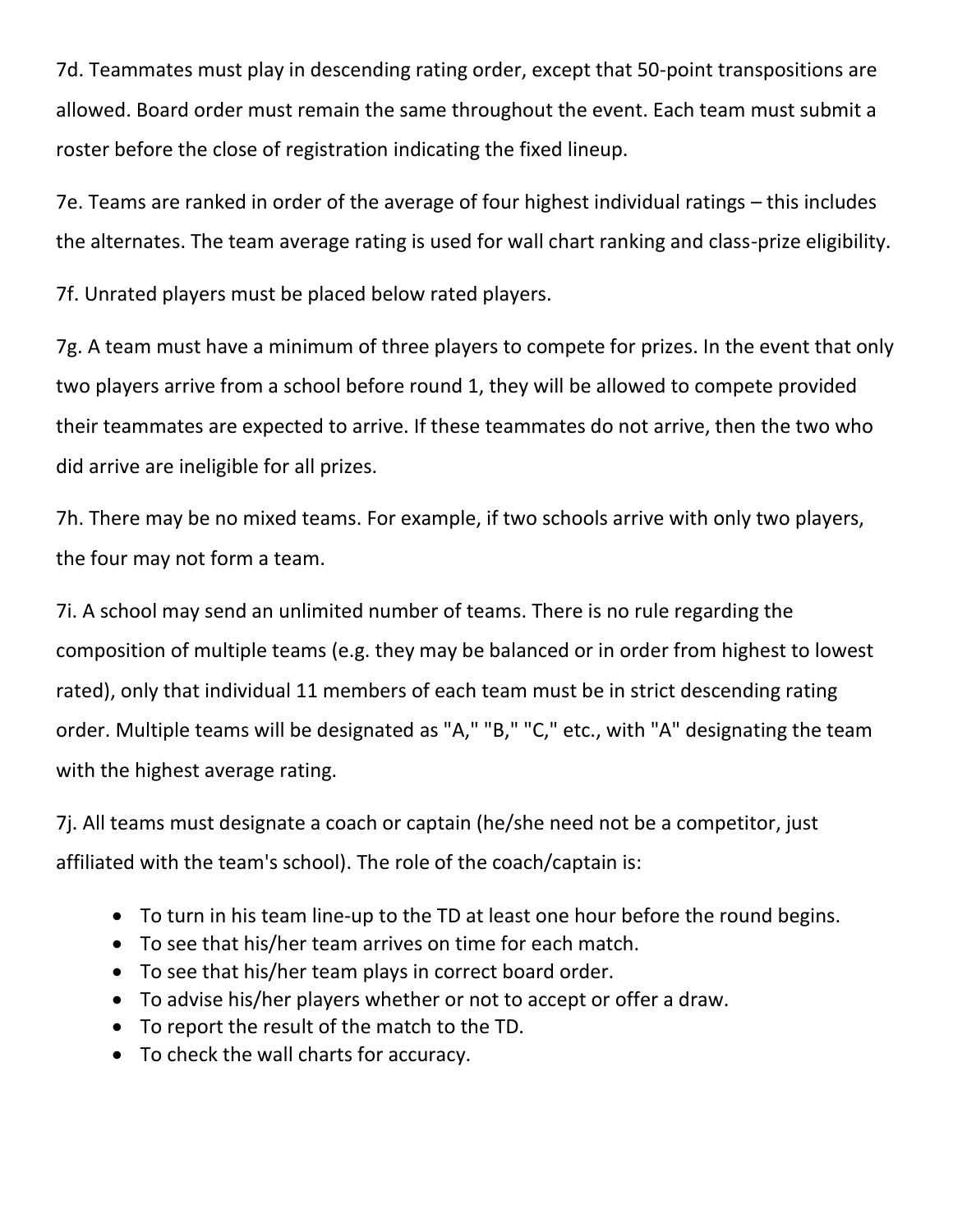#### **8. TECHNICAL REGULATIONS**

8a. Organization Team – NTD, IA, IO Grant Oen and Senior TD, NA Peter Giannatos in

cooperation with the Charlotte Chess Center. Pairings TD: NTD, FA Glenn Panner.

8b. FIDE – This event is both US Chess and FIDE rated. FIDE Laws of Chess apply. FIDE swiss pairings (Dutch system) will be used.

#### 8c. Ratings for Pairings

- 1. For most players, the December 2019 US Chess rating supplement will be used.
- 2. Unrated players do not affect the team average
- 3. Foreign players without an established US Chess rating:
	- a. Canada: CFC + 50
	- b. Quebec: FQE + 100
	- c. FIDE:
		- i. Under 2000 FIDE: FIDE rating \* 5/8 + 720
		- ii. 2000+ FIDE: FIDE rating \* 1.16 350
	- d. Other: + 200
- 4. If a foreign player has multiple ratings, the highest rating conversion will be used
- 5. The Chief TD has the ultimate discretion to assign a player's rating as necessary.

8d. Time Control – G/90; inc/30. 90 minutes per player for the entire game, plus 30 second

increment per move from move 1. Notation is required for the entire game.

8e. Byes/Withdrawals – Half point byes are not permitted, only zero point byes. Withdrawals

must be submitted to the tournament director at least two hours before the next round.

Teams not withdrawing properly or in time may be fined \$100.

8f. Default (forfeit) time – A player and/or team will forfeit the game if they are not present at

the board within 1 hour (60 minutes) after the start of the round.

8g. Equipment – Boards and sets are provided. Chess clocks are not provided.

8h. Pairings and Standings – pairings & standings will be posted online: [www.chessstream.com](http://www.chessstream.com/)

8i. Team Tiebreaks – Tiebreaks are used to award places and trophies. If teams are tied for first, they are considered co-champions. When team match points are equal, the following order of tiebreak systems will be used:

• US Amateur Team East (multiply wins against each opponent's final score)